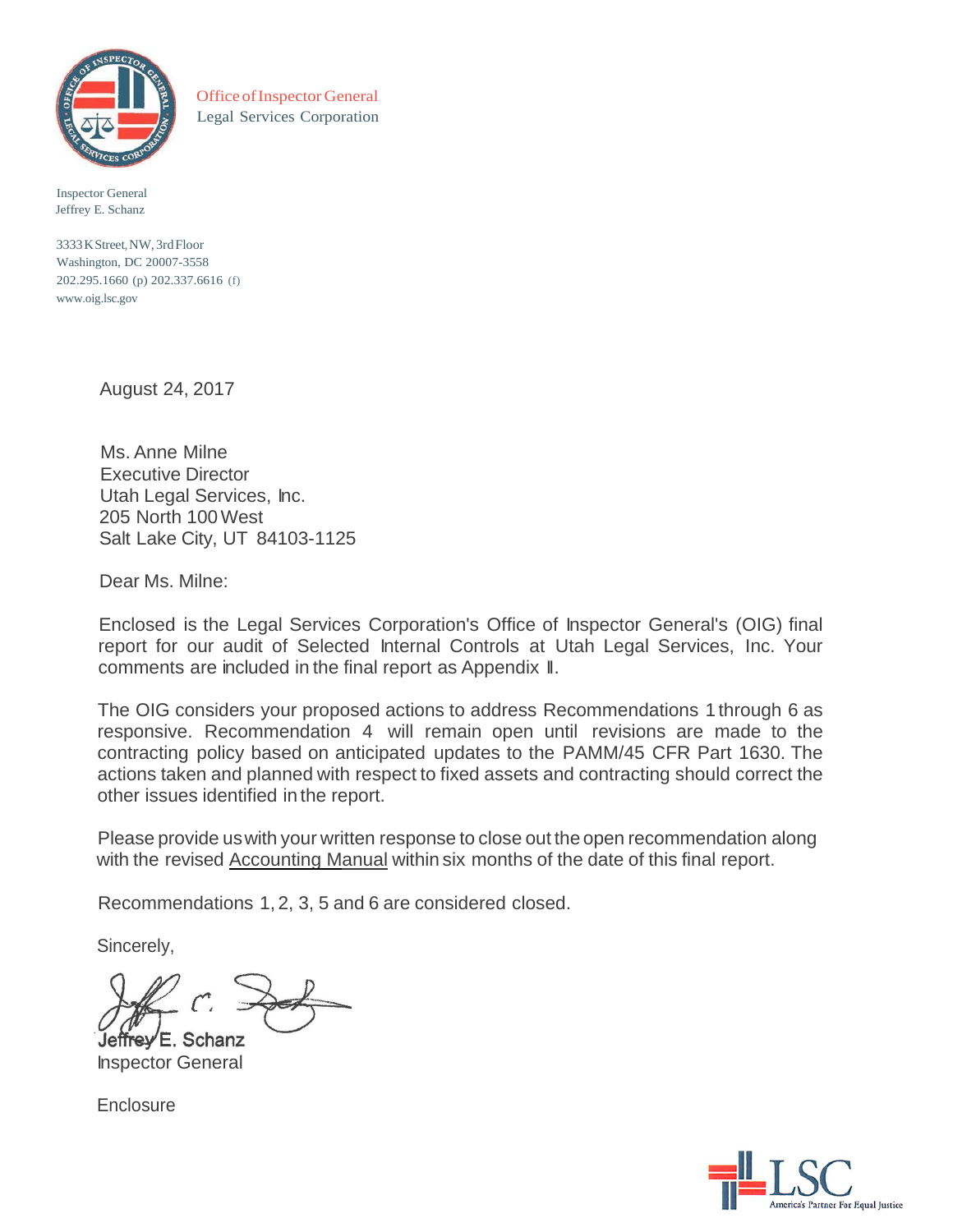cc: Legal Services Corporation

Jim Sandman, President

Lynn Jennings, Vice President ForGrants Management

Utah Legal Services. Inc. Bart J. Johnsen President

Sent by E-mail to Board of Directors Adele Davis Allen John L. Black Jr. Jody K. Burnett Gwendolyn L. Davis Eric Heier Carrie Hurst Catherine F. Labatte Eloise Lozano SacheenMartinez Adelaide Maudsley GilA. Miller Carlos Navarro Brian Pattison Thom D. Roberts Lauren I.Scholnick Kandi Steele ErickStrindberg Roland F. Ursesk Tracey M.Watson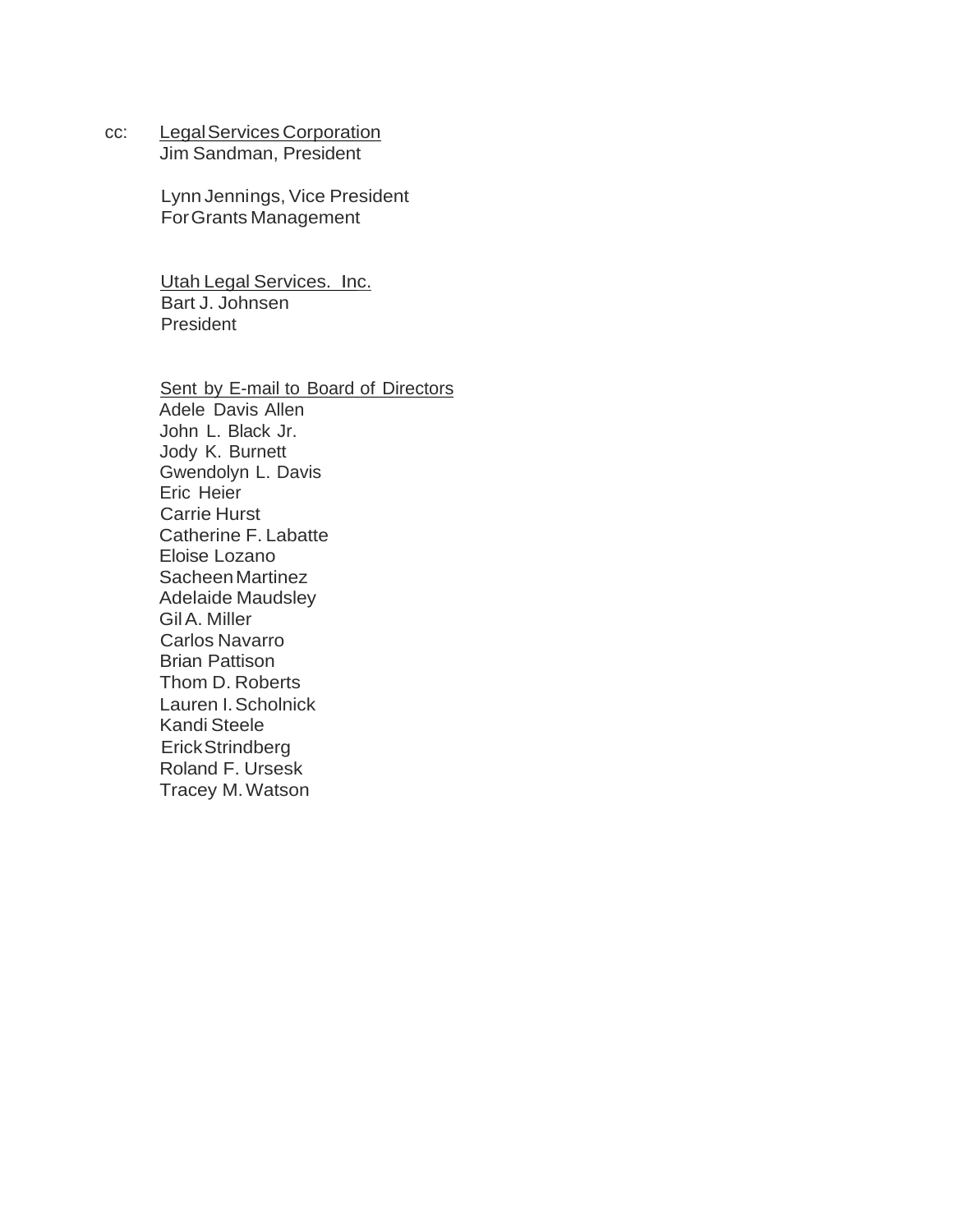# **LEGAL SERVICES CORPORATION OFFICE OF INSPECTOR GENERAL**

# **FINAL REPORT ON SELECTED INTERNAL CONTROLS**

# **UTAH LEGAL SERVICES, INC RNO 745000**

Report No. AU 17-09

August 201[7](http://www.oig.lsc.gov/)

[www.oig.lsc.gov](http://www.oig.lsc.gov/)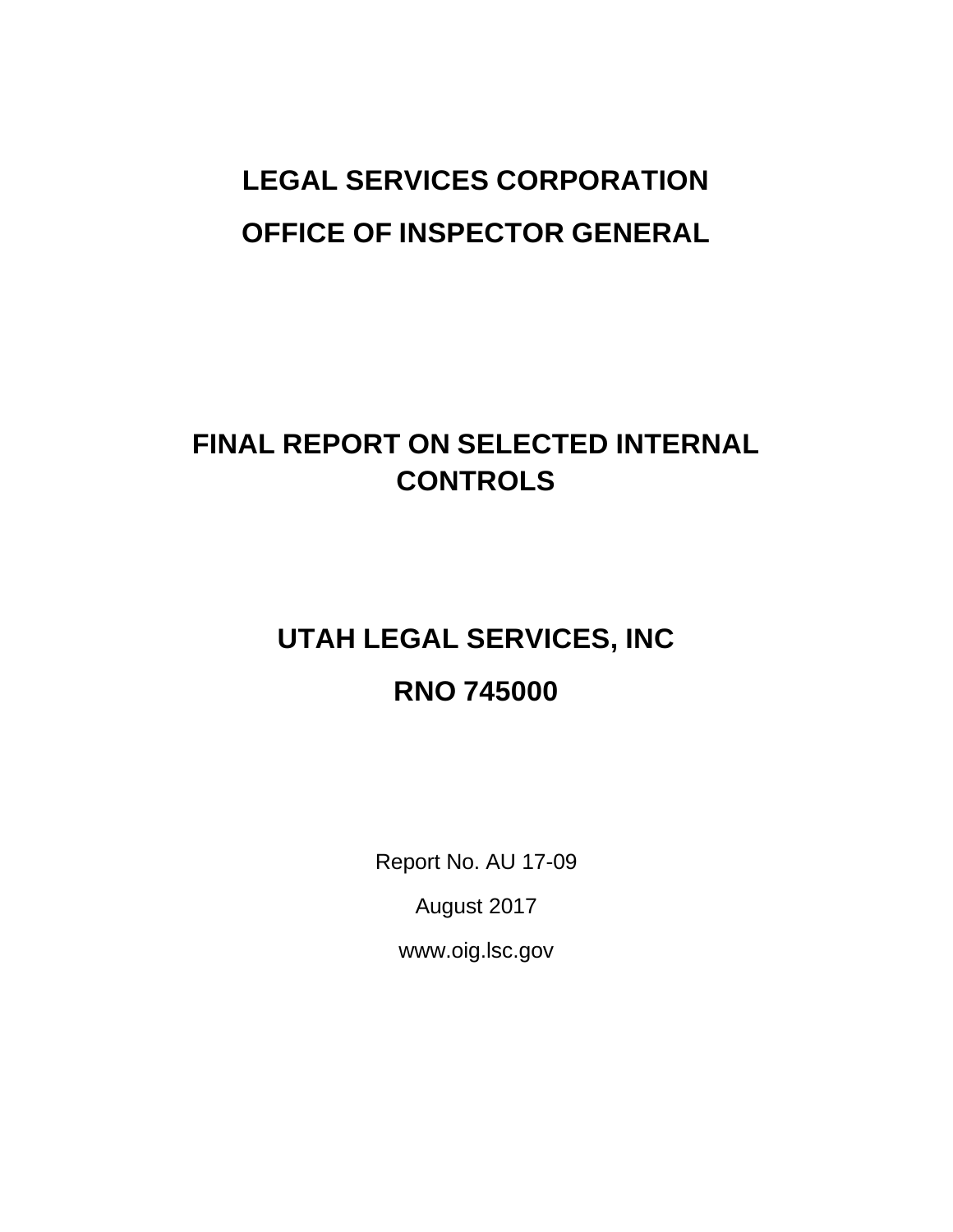# **TABLE OF CONTENTS**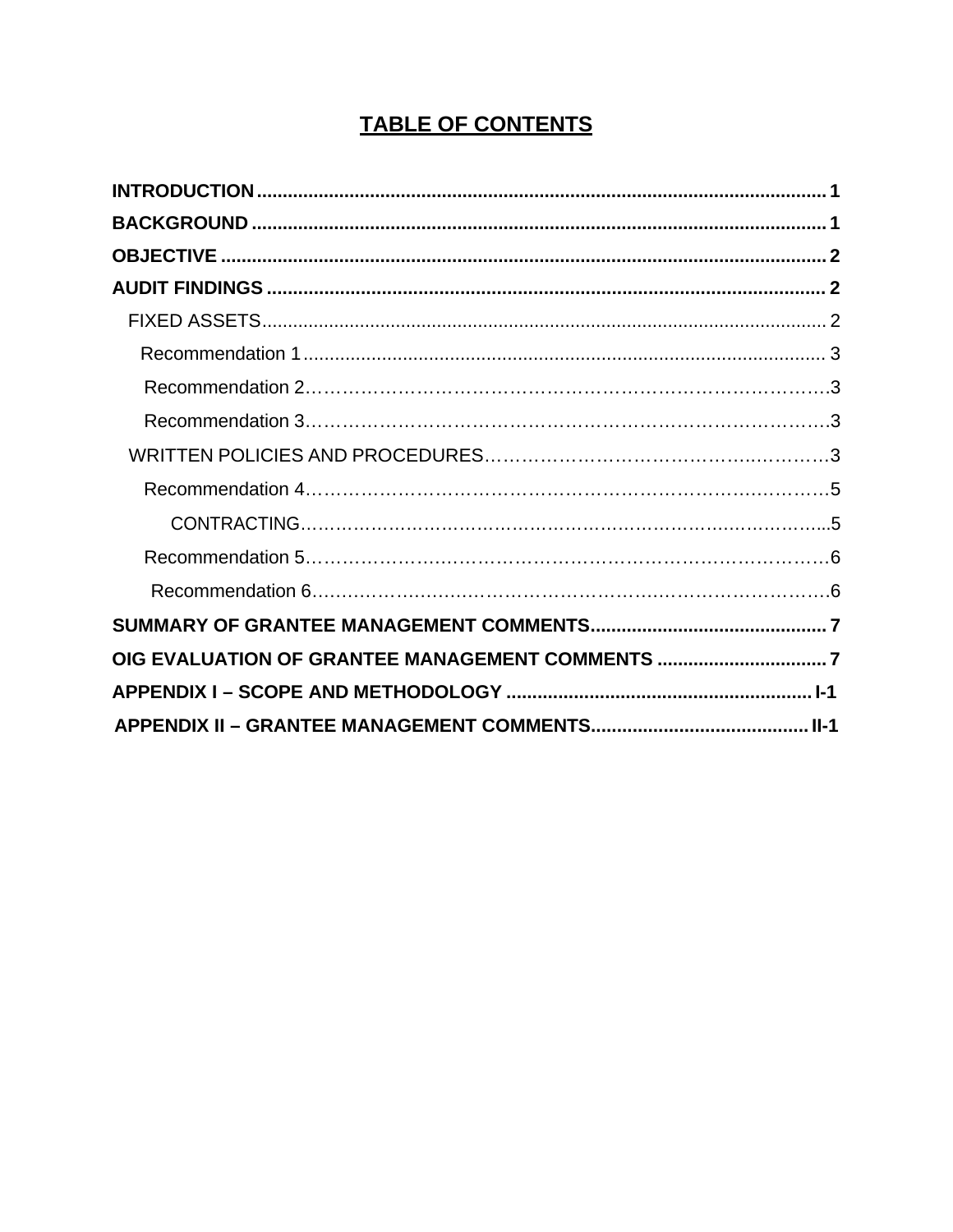## **INTRODUCTION**

<span id="page-4-0"></span>The Legal Services Corporation (LSC) Office of Inspector General (OIG) assessed the adequacy of selected internal controls in place at Utah Legal Services, Inc. (ULS or grantee) related to specific grantee operations and oversight. Audit work was conducted at the grantee's administrative office in Salt Lake City, UT and at LSC headquarters in Washington, DC.

In accordance with the Accounting Guide for LSC Recipients (2010 Edition) (Accounting Guide), Chapter 3, an LSC grantee "…is required to establish and maintain adequate accounting records and internal control procedures." The Accounting Guide defines internal control as follows:

[T]he process put in place, managed and maintained by the recipients' board of directors and management, which is designed to provide reasonable assurance of achieving the following objectives:

- 1. safeguarding of assets against unauthorized use or disposition;
- 2. reliability of financial information and reporting; and
- 3. compliance with regulations and laws that have a direct and material effect on the program.

Chapter 3 of the Accounting Guide further provides that each grantee "must rely… upon its own system of internal accounting controls and procedures to address these concerns" such as preventing defalcations and meeting the complete financial information needs of its management.

## **BACKGROUND**

<span id="page-4-1"></span>Utah Legal Services, Inc. (ULS) is a non-profit law office incorporated in 1976 committed to equal justice by providing free legal help in non-criminal cases to low-income Utahans as well as groups with special legal needs to include farm workers, Native Americans and senior citizens. With offices in Salt Lake City, Ogden, Provo and St. George, ULS serves the entire state with over 360,000 persons eligible for legal help from this grantee.

ULS is predominately funded by the Legal Services Corporation but also receives funding from the State of Utah, Victims of Crime Act, the "And Justice For All" campaign and various other sources. According to the audited financial statements for calendar year 2016, ULS received a total of \$4,198,946 in overall funding. Approximately 62 percent or \$2,624,269 of the grantee's total support was provided by LSC.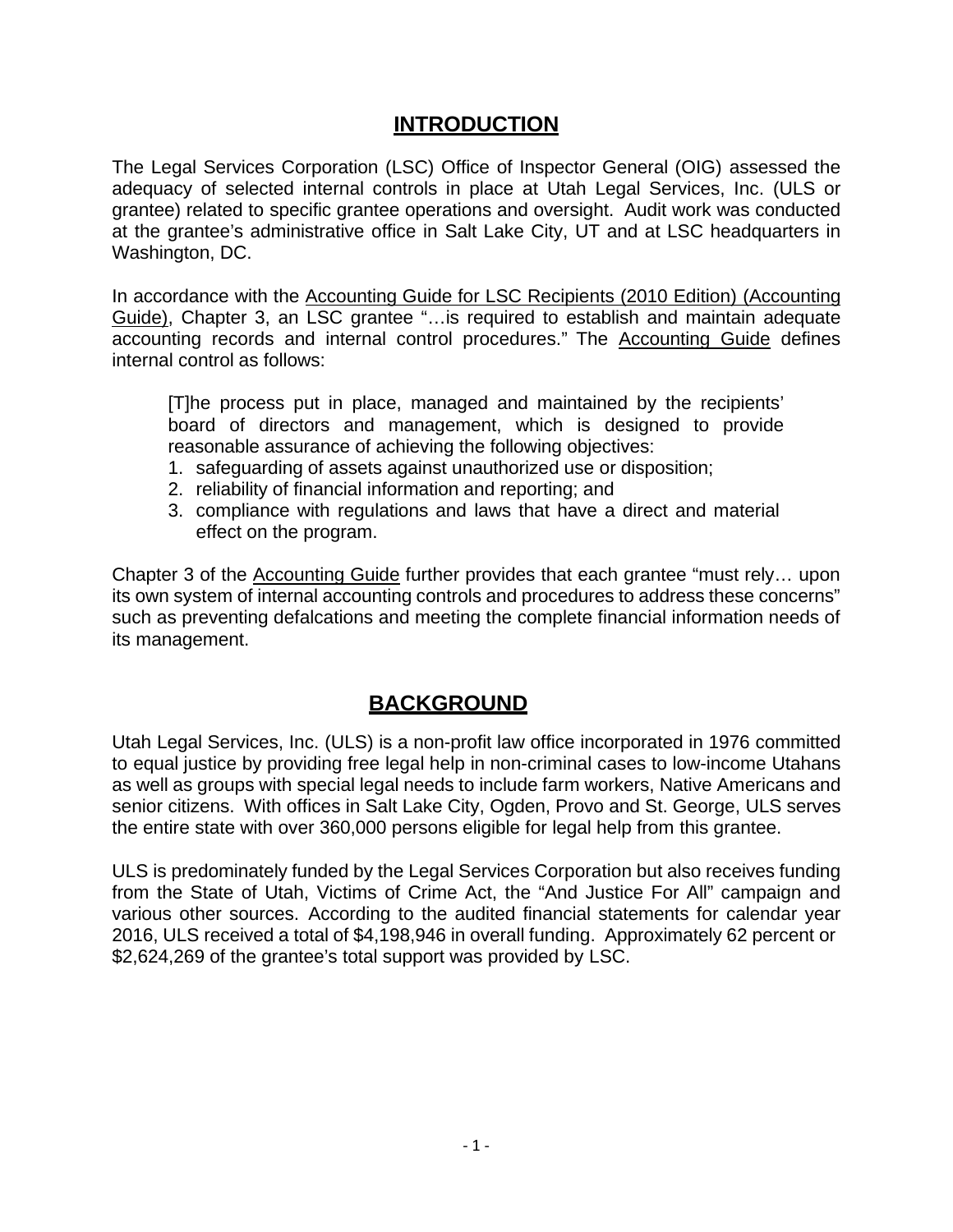## **OBJECTIVE**

<span id="page-5-0"></span>The overall objective was to assess the adequacy of selected internal controls in place at the grantee as they relate to specific grantee operations and oversight, including program expenditures and fiscal accountability. Specifically, the audit evaluated select financial and administrative areas and tested related controls to ensure that costs were adequately supported and allowed under both the LSC Act and LSC regulations.

# **AUDIT FINDINGS**

<span id="page-5-1"></span>To accomplish the audit objective, the OIG reviewed and tested internal controls related to cash disbursements, credit cards, contracting, fixed assets, cost allocation, derivative income, internal reporting and budgeting, general ledger controls, employee benefits and payroll. While some of these areas had adequate written policies and procedures, some controls need to be strengthened and formalized in writing as they relate to specific grantee operations and oversight. The OIG identified the following areas that need improvement**.**

#### <span id="page-5-2"></span>**FIXED ASSETS**

#### Property Records

The grantee's property records do not include check number, funding source, identification number/serial number, tag or inventory control number, and location of the asset as required by LSC's *Fundamental Criteria of an Accounting and Financial Reporting System (Fundamental Criteria)* contained in the LSC Accounting Guide. Grantee management was unaware that all the elements were required to be on their property listing. Failure to maintain adequate property records may result in the inability to fully account for fixed asset purchases and to support depreciation amounts and property asset balances.

The *Fundamental Criteria* section 3-5.4 (c) lists all the elements that should be included in the property records. Grantee property records should include all required elements stated on that list.

#### Tracking of Assets

The grantee recorded assets as a group under one line item on the property records instead of individually. For example, the grantee recorded all the ball chairs under one asset ID on the inventory records. The grantee also did this for the computers. This was not done for all assets, but just for certain items. Grouping items in the property records, does not allow for the grantee to adequately track individual items, especially sensitive items such as computers.

Although grantee management assisted the OIG in locating certain assets, there was no sure way to identify that they were the actual items shown on the property listing because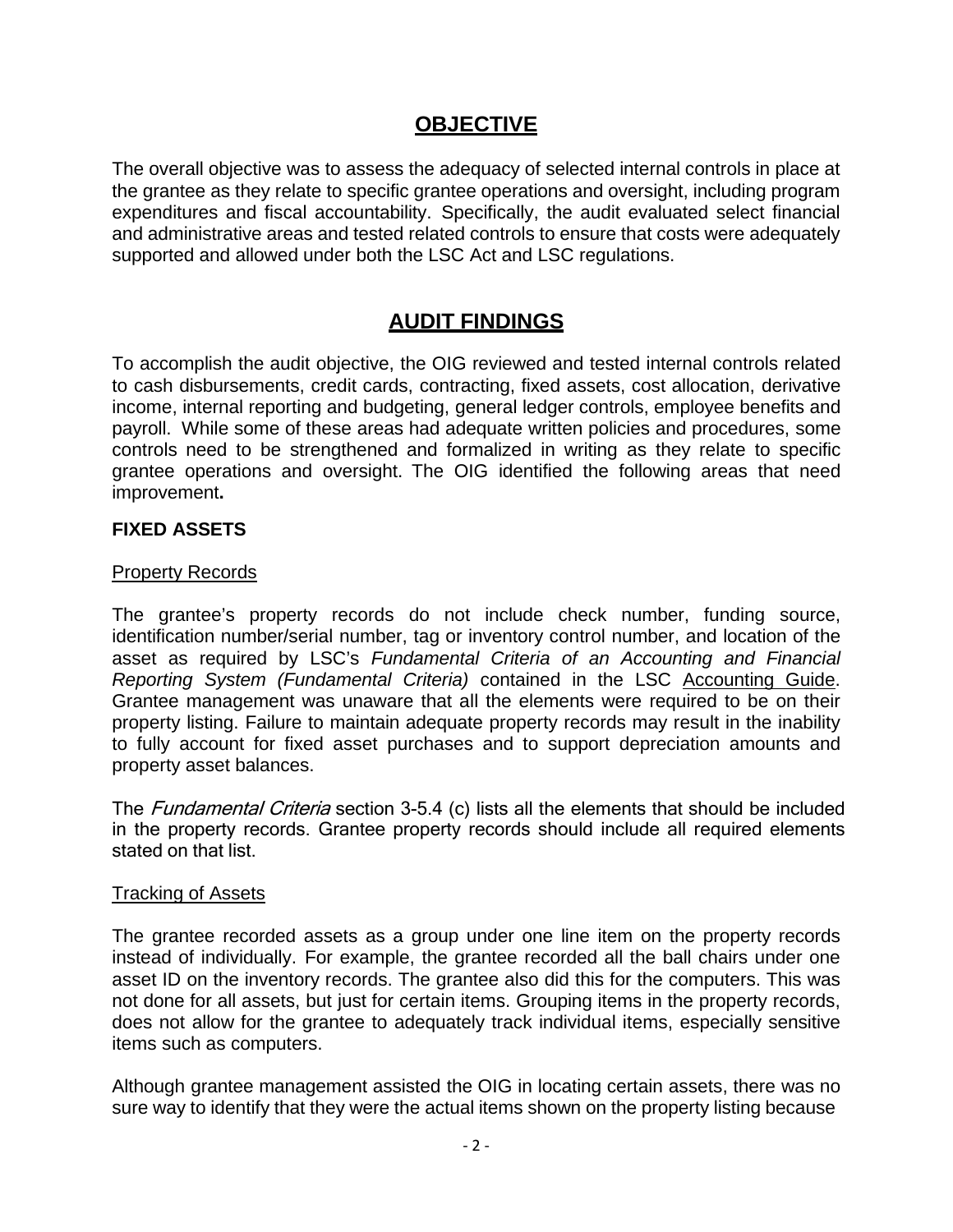it did not list the tag number, inventory control number, serial number/identification number, or location of each asset.

Also, the OIG did not locate any tags on any of the grantee's property. Our fixed asset test work requires that we physically observe the property and the associated tags to see if the property records are accurate. We observed property within the grantee's office in Salt Lake City, but saw no tags.

The grantee did not follow its own policies and procedures for tagging inventory. The grantee's Accounting Manual states that all capital additions over \$5,000 are to be tagged, inventoried and depreciated. Purchases or donated assets with cost or value over \$5,000 will be tagged and inventoried. Property valued in excess of \$1,000 is to be tagged with a ULS inventory control tag and added to the fixed asset record, including manufacturer, model number, serial number, cost, funding source, location and useful life.

Failure to maintain adequate property records may result in the inability to fully account for fixed asset purchases, and to support depreciation amounts and property asset balances.

Section 2-2.4 of the *Fundamental Criteria* states that grantees, for financial statement purposes, must capitalize and depreciate all nonexpendable items costing \$5,000 or more, with a useful life of more than one year. Grantees have the discretion to capitalize items with a lower value. In addition, the grantee should be mindful of items that may contain sensitive information (e.g., a computer with client confidential information) valued less than \$5,000 and the need to inventory these items and dispose of them appropriately.

**Recommendations:** The Executive Director should:

**Recommendation 1**: update the property records to meet the requirements of the *Fundamental Criteria*, to include the required elements of the property record and specifically include the elements listed above.

**Recommendation 2**: ensure that assets are individually recorded in the property records.

**Recommendation 3**: ensure that the grantee follows its own policies and procedures for the tagging of inventory.

#### **WRITTEN POLICIES AND PROCEDURES**

Overall, the grantee's written policies and procedures in the areas of general ledger and financial controls, derivative income, budgeting, and contracting need to be strengthened or established to properly describe the controls and procedures. Section 3-4 of the LSC Accounting Guide states that each grantee must develop a written accounting manual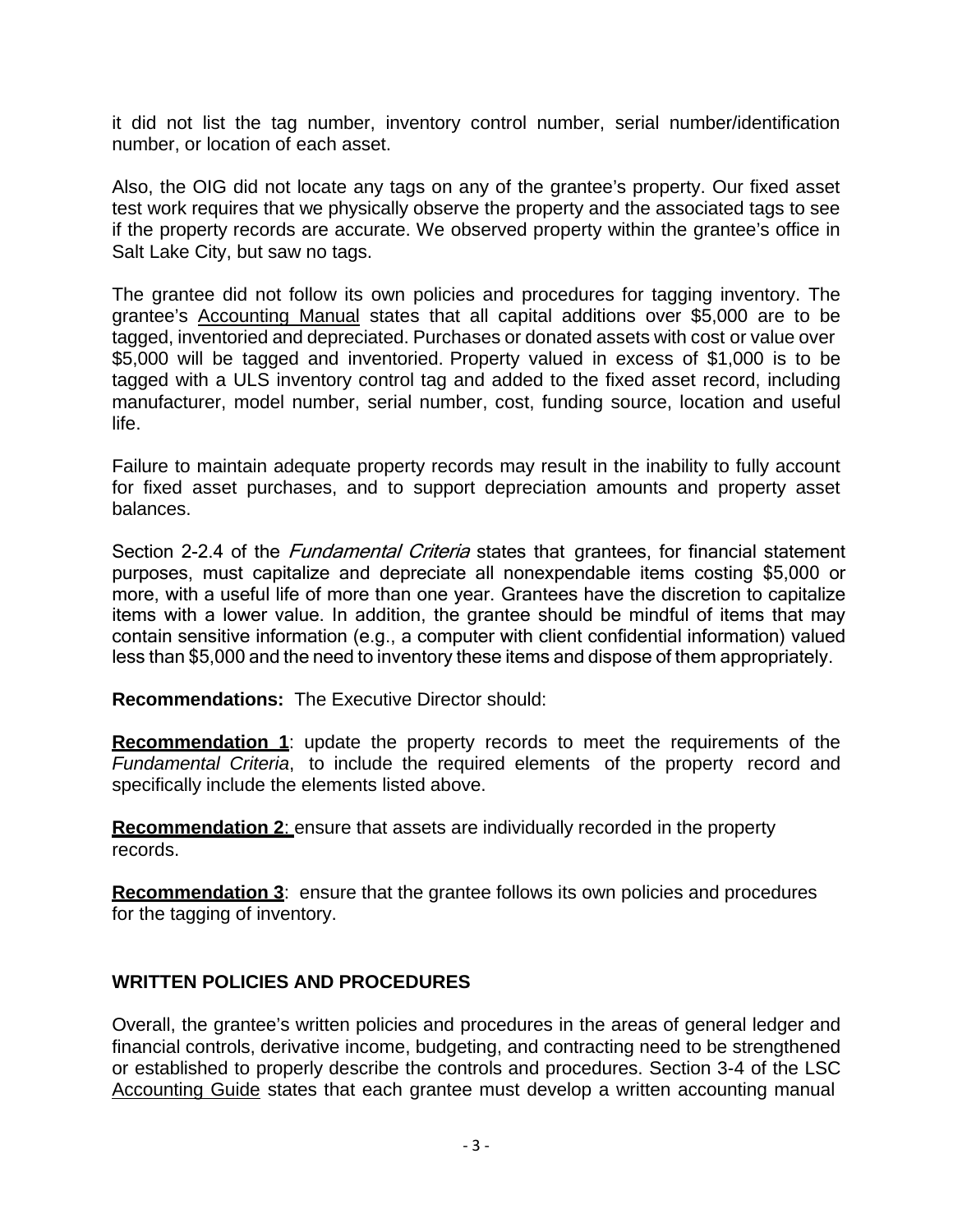that describes the specific procedures to be followed in order to comply with LSC's *Fundamental Criteria*. The grantee was either unaware of the detail required or didn't realize the need for the policies in the areas mentioned below.

Without proper written policies and procedures, there could be a lack of transparency and consistency in the application methodology. Approved, documented policies and procedures represent grantee management's intentions on the handling of processes and serve as a method of documenting the design of controls, communicating them to the staff and ensuring that proper controls are followed.

#### General Ledger and Financial Controls

#### Bank Reconciliations

The grantee's written policy is for bank reconciliations to be reviewed and approved by an authorized person. However, the grantee's Accounting Manual does not detail that the reviewer of the bank statements document evidence of the review by signing and dating the bank reconciliations. The grantee uses a monthly summary sheet as part of their approval process, which lists all the bank accounts. The reviewer should initial each summary sheet after reviewing all of the reconciliations on that particular summary sheet. Because there is no written requirement regarding this procedure, two of the three bank reconciliation summary sheets were not signed and dated by the reviewer. There were a combined total of 19 bank reconciliations on the three summary sheets. One reconciliation summary sheet was signed and dated, however it was not completed timely. The grantee's written policy and current practices do not appear to be in accordance with LSC's *Fundamental Criteria* in this area because there is a lack of evidence documenting review.

#### Derivative Income

The grantee's written policies and procedures generally adhere to the *Fundamental Criteria* for derivative income. However, the grantee's Accounting Manual does not include the written methodology on how interest income is allocated to the different funding sources. Our test work revealed that the grantee does collect interest and the allocation practice appears reasonable and in accordance with LSC *Fundamental Criteria*.

#### **Contracting**

The grantee's Accounting Manual details policies and procedures for private attorney and consultant contracts, but lacked detail in regards to other types of contracts. The manual does not include:

- procedures for procuring various types of contracts such as personal service and sole sourced contracts.
- the type and dollar value of contracts that require competition.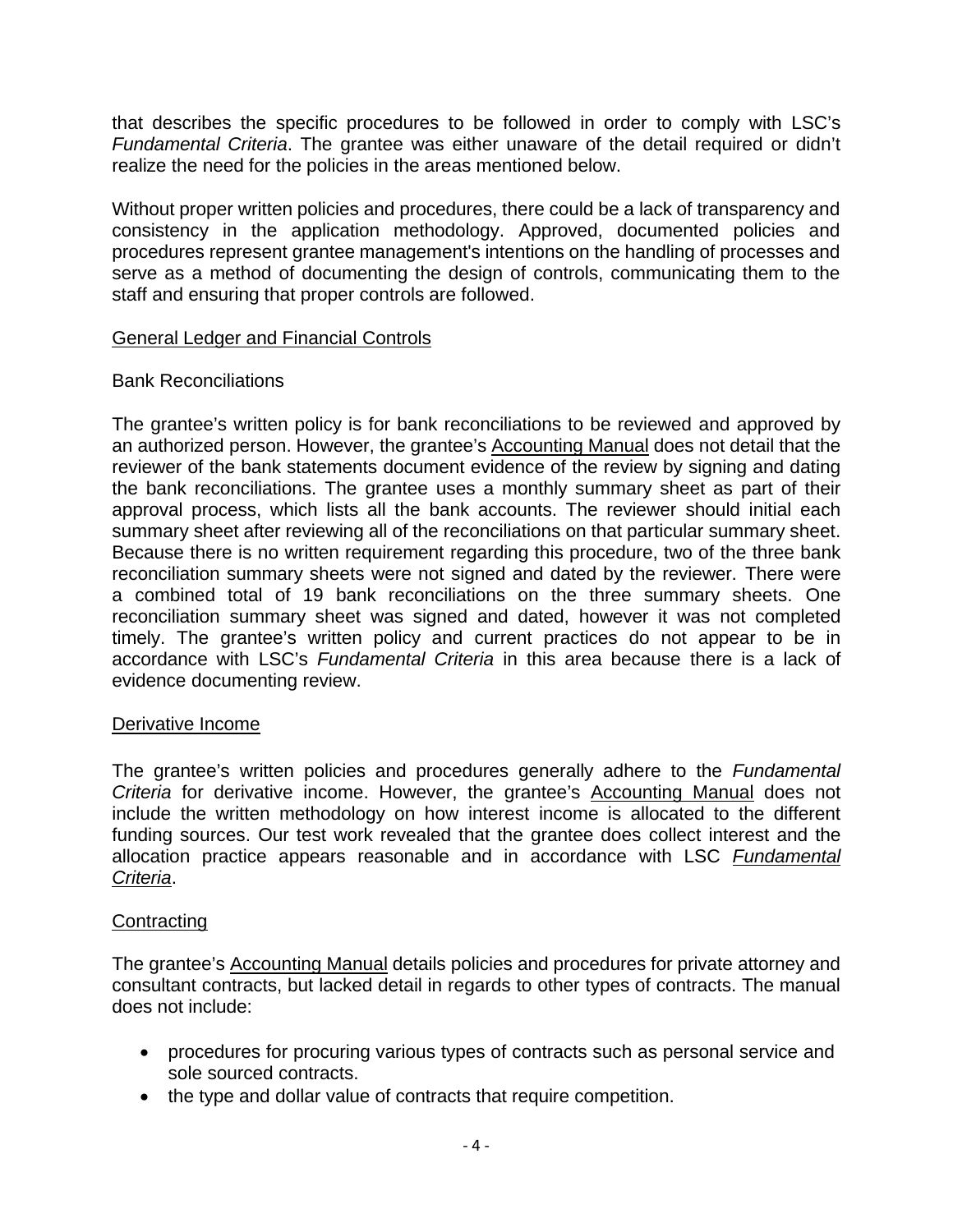• the requirement that all contract actions be maintained in a central file.

The grantee's contracting practices did not fully comply with LSC requirements because all contract documentation is not centrally filed and for one contract, bids and quotes were not maintained.

#### Internal Reporting and Budgeting

The grantee does not have a written policy in its Accounting Manual on budgeting, although the practices in place are adequate. The written policy on budgeting should include budget formulation procedures, timing of the budget process, budgeting responsibilities and the budget approval process. The grantee has a solid budgeting process in place that includes the items detailed above but needs to have it reduced to writing.

**Recommendation 4**: The Executive Director needs to establish or update written policies which are approved by the Board of Directors for:

- a. General Ledger and Financial Controls (bank reconciliations)
- b. Derivative Income (Interest Income)
- c. Contracting
- d. Internal Reporting and Budgeting

The written policies put into place should adequately describe the current grantee processes and controls in sufficient detail and be in accordance with LSC's Accounting Guide and *Fundamental Criteria.*

#### **CONTRACTING**

#### Lack of Contract Documentation

The OIG found that of the seven contracts tested, the grantee did not maintain the bids used to secure one contract, a technology consultant contract, due to over 10 years having passed since the contract was secured on February 6, 2007. The grantee did maintain adequate documentation for the remaining six contracts. If there were bids, quotes or a proposal to provide this service, they could not be located by the grantee. The Deputy Director stated that since it was so long ago, the original documentation could not be found. The consultant was paid \$5,700 in 2016.

The *Fundamental Criteria* provides that the process used for each contract action should be fully documented and the documentation maintained in a central file. Any deviations from the approved contracting process should be fully documented, approved, and maintained in the contract file. Furthermore, it provides that the type and dollar value of contracts that require competition should be included in the policies of the grantee. Documents to support competition should be retained and kept with the contract files.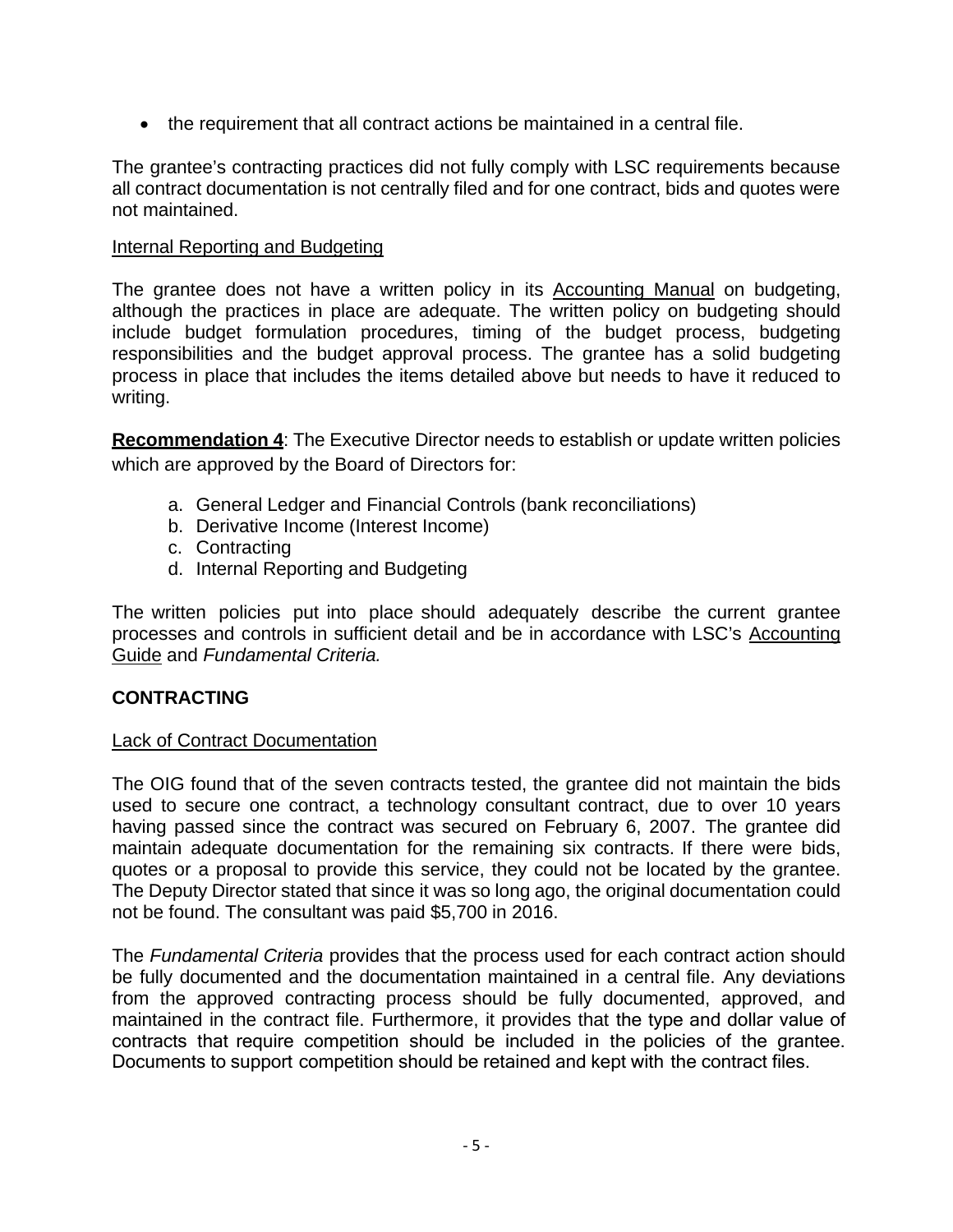Proper documentation helps ensure that the approved contract was awarded in accordance with established procedures.

#### Failure to Rebid Contract

The above technology consultant contract has been held by the same consultant for an extended period without opening the contract up for rebidding. The consultant is engaged to perform technical support services for computer hardware and software. According to the grantee, the consultant has not raised its prices since the inception of the contract, so they didn't feel the need to open it up for rebid. However, it is best practice that all contracts, especially older contracts, be reopened to bid to ensure that the grantee is receiving the best price and service available, especially if LSC funds are being used.

Contracting is a high-risk area for potential abuse. If not properly conducted, weak contracting practices can result in a waste of scarce funds and subject the grantee to questioned cost proceedings.

The *Fundamental Criteria* states that for large contracts, competition helps ensure the best value for the grantees.

#### Contracts Documentation Not Centrally Filed

The contracts, bids, quotes, proposals, sole source justifications and other evaluation documentation were not filed in a central location for any of the seven contracts we tested.

Through our discussions with grantee management, the contracting documentation appears to be filed in different places. The grantee's Controller stated that the contracts were filed in a cabinet with the Executive Administrative Assistant. However, when the OIG spoke to the Deputy Director he said the contract documentation was filed electronically. There appears to be confusion between grantee management on how contracts are filed and maintained.

Proper documentation helps to ensure that the approved contract has followed all established procedures.

**Recommendations:** The Executive Director should:

**Recommendation 5**: ensure that all documentation for each contract and contract action be filed in a central location.

**Recommendation 6**: determine if the grantee is receiving a competitive price for consultant services, and if not, consider rebidding the contract to the public to ensure the grantee is receiving the best price and service available.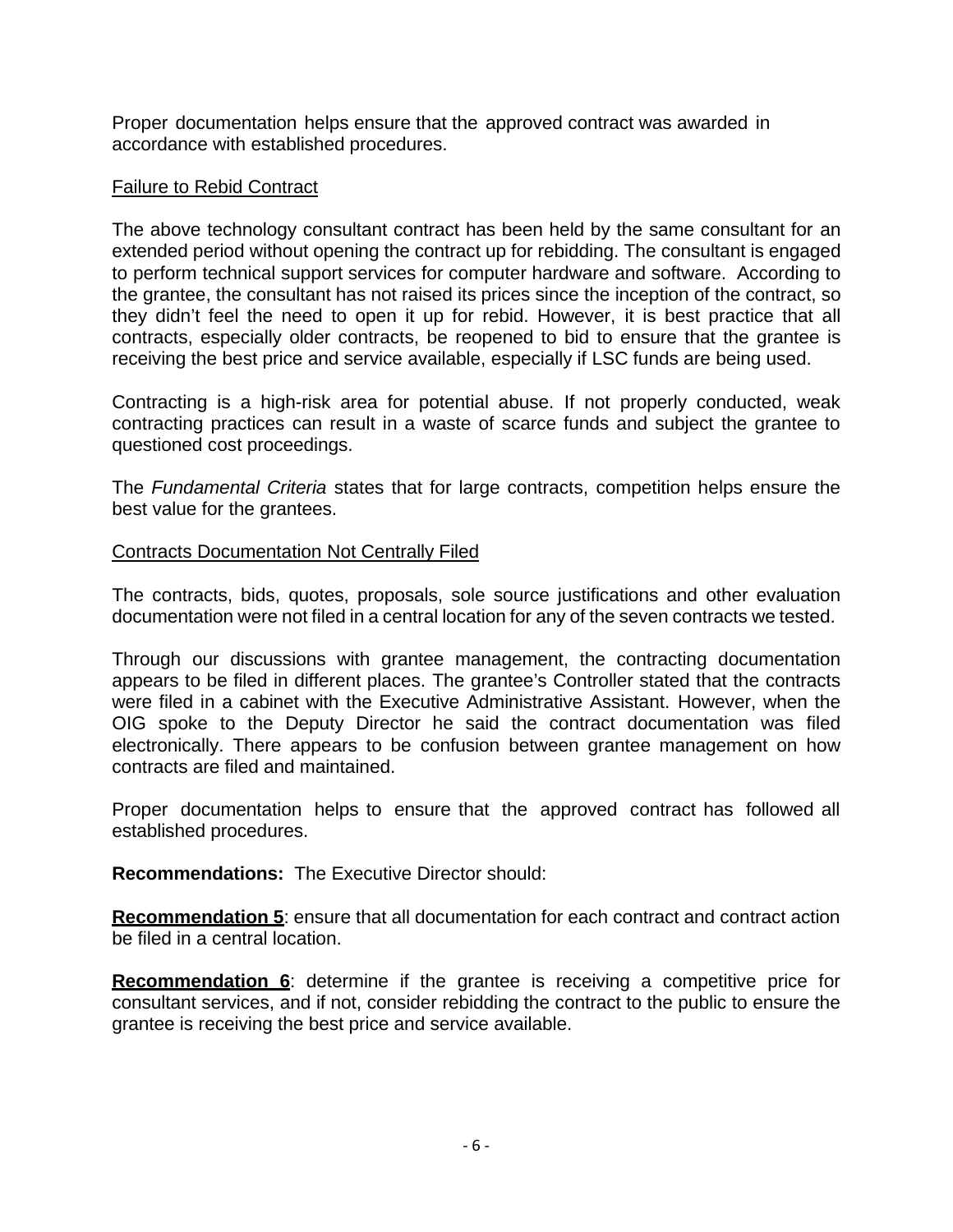#### **SUMMARY OF GRANTEE MANAGEMENT COMMENTS**

Grantee management agreed with all the findings in the report and accepted all six recommendations. ULS updated its property records to meet the requirements of the *Fundamental Criteria*. They will ensure that assets are individually recorded in their property records and follow their tagging policies and procedures. ULS agreed to update their Accounting Manual for the deficient policies identified in the report. The Executive Director will ensure that all contract documentation is maintained and filed in a central location. In addition, the grantee has implemented procedures to ensure they are receiving competitive prices for technology related contracted services. Grantee management's formal comments can be found in Appendix II.

#### **OIG EVALUATION OF GRANTEE MANGEMENT COMMENTS**

The OIG considers the proposed actions to address Recommendations 1 through 6 as responsive. The actions taken and planned by the grantee management to revise and update its Accounting Manual are adequate. The grantee explained that further revisions to their contracting policy are anticipated when the PAMM/45 CFR Part 1630 updates become final. As such, Recommendation 4 will remain open until such revisions are made and the Board of Directors' approval is obtained. The actions taken and planned with respect to fixed assets and contracting should correct the other issues identified in the report.

Recommendations 1, 2, 3, 5 and 6 are considered closed.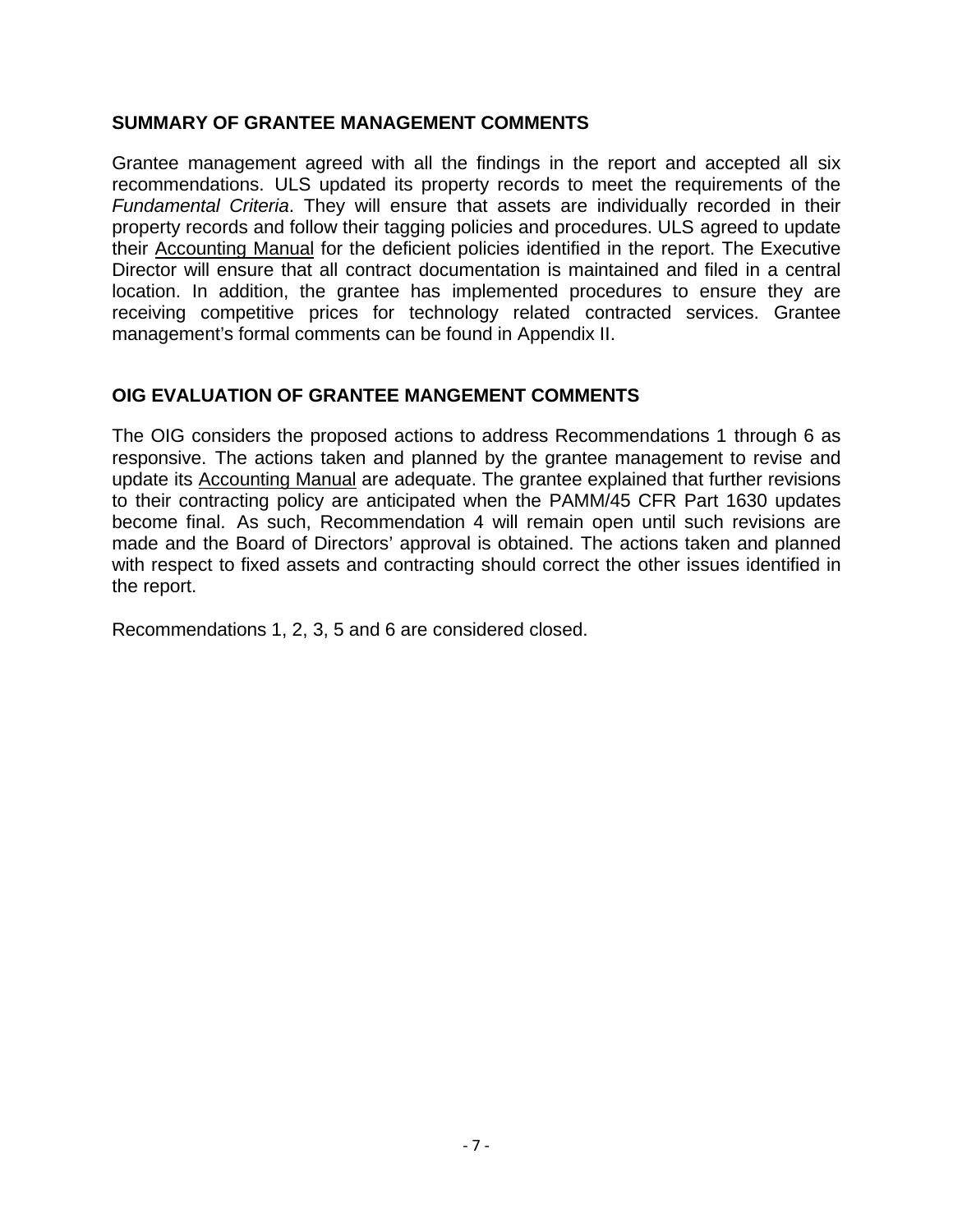#### **SCOPE AND METHODOLOGY**

To accomplish the audit objective, the OIG identified, reviewed, evaluated and tested internal controls related to the following activities:

- Cash Disbursements;
- Credit Cards;
- Contracting;
- Cost Allocation;
- Derivative Income:
- General Ledger and Financial Controls;
- Internal Management Reporting and Budgeting;
- Property and Equipment;
- Employee Benefits; and
- Payroll.

To obtain an understanding of the internal controls over the areas reviewed, grantee policies and procedures were reviewed including manuals, guidelines, memoranda and directives, setting forth current grantee practices. Grantee officials were interviewed to obtain an understanding of the internal control framework. Management and staff were interviewed as to their knowledge and understanding of the processes in place. To review and evaluate internal controls, the grantee's internal control system and processes were compared to the guidelines in the *Fundamental Criteria* contained in the LSC Accounting Guide. This review was limited in scope and not sufficient for expressing an opinion on the entire system of grantee internal controls over financial operations.

The OIG assessed the reliability of computer generated data the grantee provided by reviewing available supporting documentation for the entries selected for review, conducting interviews and making physical observations to determine data consistency and reasonableness. We determined the data sufficiently reliable for the purposes of this report.

To test for the appropriateness of expenditures and the existence of adequate supporting documentation, disbursements from a judgmentally selected sample of employee and vendor files were reviewed. The sample consisted of 93 disbursements totaling \$271,651.14. The sample represents approximately 12 percent of the grantee's total expenses of \$2,217,877.47 other than for payroll during the period January 1, 2016 to December 31, 2016.

To evaluate and test internal controls over contracting, fixed assets, internal management reporting and budgeting, cost allocation, general ledger and financial controls, employee benefits and payroll, we interviewed appropriate program personnel, examined related policies and procedures and selected specific transactions to review for adequacy.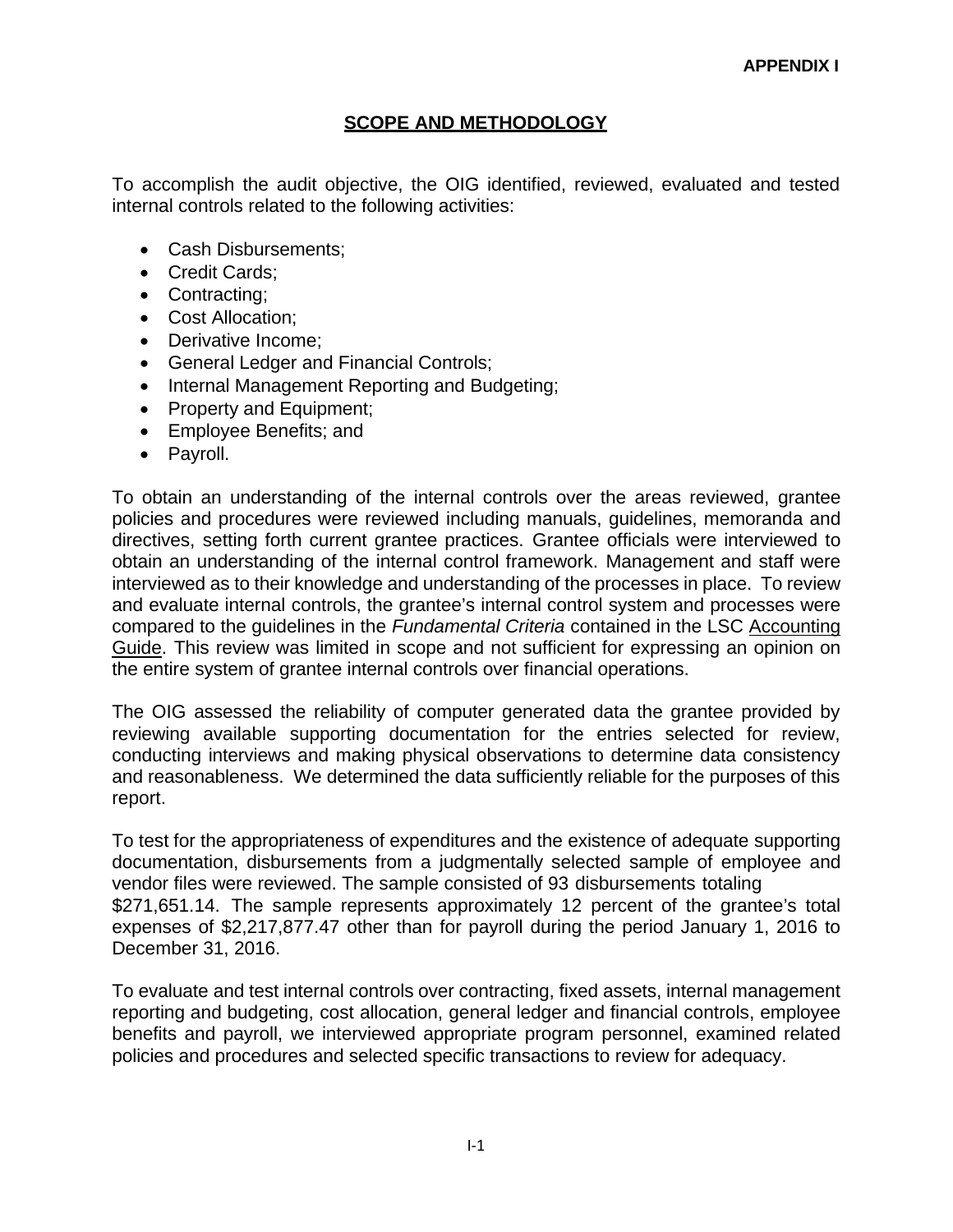Controls over derivative income were reviewed by examining current grantee practices and reviewing the written policies contained in the grantee's accounting manual, where applicable.

The on-site fieldwork was conducted from April 10, 2017 through April 14, 2017. Our work was conducted at the grantee's program administration office in Salt Lake City, UT and at LSC headquarters in Washington, DC. We reviewed documents pertaining primarily to the period January 1, 2016 through December 31, 2016.

This audit was conducted in accordance with generally accepted government auditing standards. Those standards require that the audit be planned and performed to obtain sufficient, appropriate evidence to provide a reasonable basis for the findings and conclusions based on the audit objectives. The OIG believes the evidence obtained provides a reasonable basis for the findings and conclusions based on the audit objectives.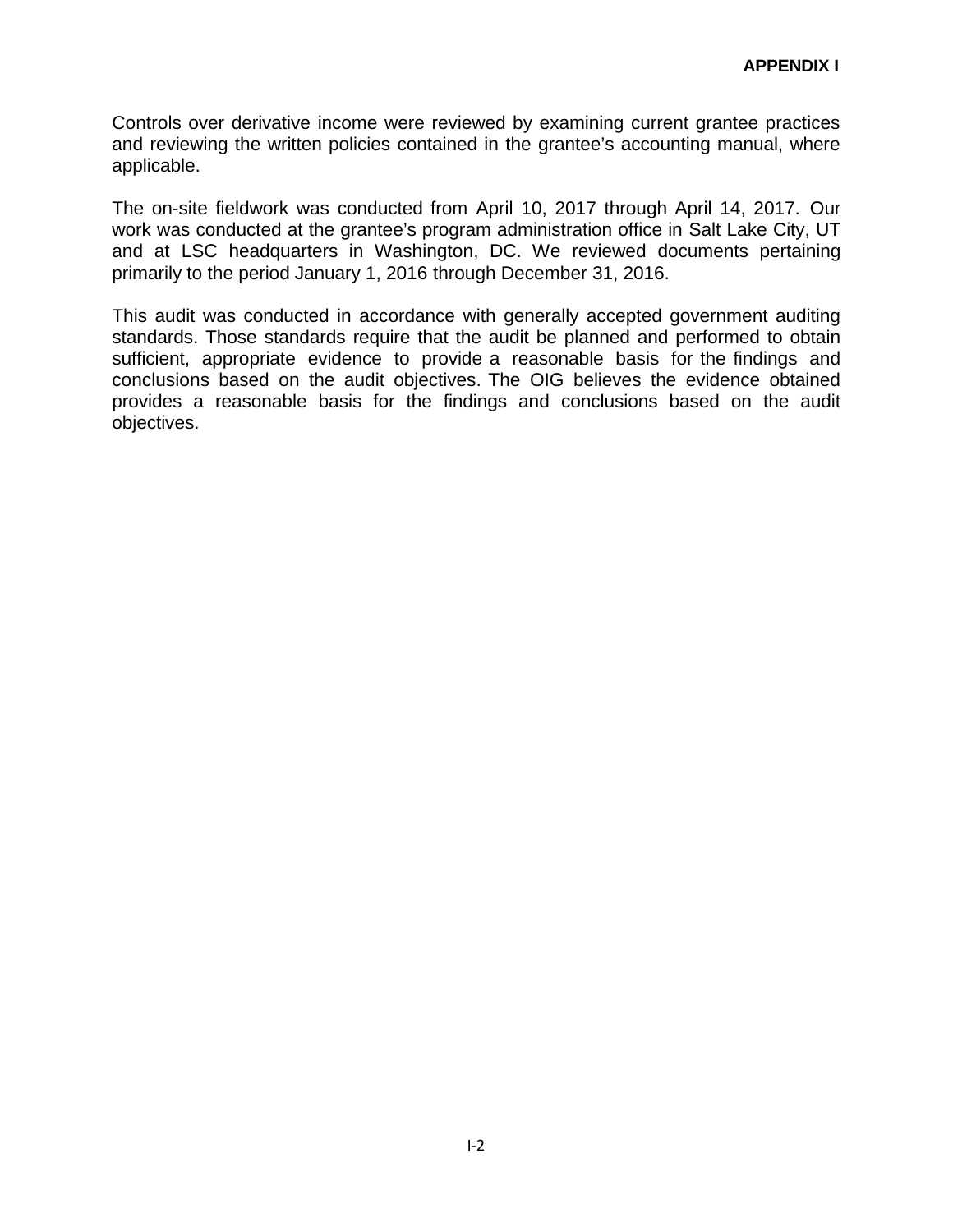#### **GRANTEE MANAGEMENT COMMENTS**

## ULS Response to LSC OIG Draft Report on Selected Internal Controls August 2017

**Recommendations:** The Executive Directorshould:

**Recommendation 1:** update the property records to meet the requirements of the *Fundamental Criteria* to include the required elements of the property record and specifically include the elements listed above.

ULS agreesthat our property records do not meet all the requirements of LSC's *Fundamental Criteria* and hasrevised the format of our inventory to track the following criteria: description of the property; date acquired; check/voucher number; original cost; fair value (if donated); method of valuation (if donated); salvage value, if any; funding source; estimated life; depreciation method; identification number; and location. See attachment.

**Recommendation 2**: ensure that assets are individually recorded in the property records.

ULS agreesthat assets meeting the threshold for tracking will be recorded individually in the revised form.

**Recommendation 3**: ensure that the grantee followsits own policies and proceduresfor the tagging of inventory.

ULS agrees that we must follow our policies for tagging inventory.

**Recommendation 4**: the Executive Director needsto establish or update written policies which are approved by the Board of Directors for:

a. general ledger and financial controls(bank reconciliations)

We agree and have updated the ULS Accounting Manual to require that the reviewer sign and date the summary sheet used for the bank reconciliations. See attached section of the Accounting Manual, Bank Reconciliations, at Page 33.

b. derivative income (interest income)

ULS agrees and has revised the Accounting Manual to include how interest income is allocated to funding sources. See attached section of the Accounting Manual, Revenue Recognition, at Page 53.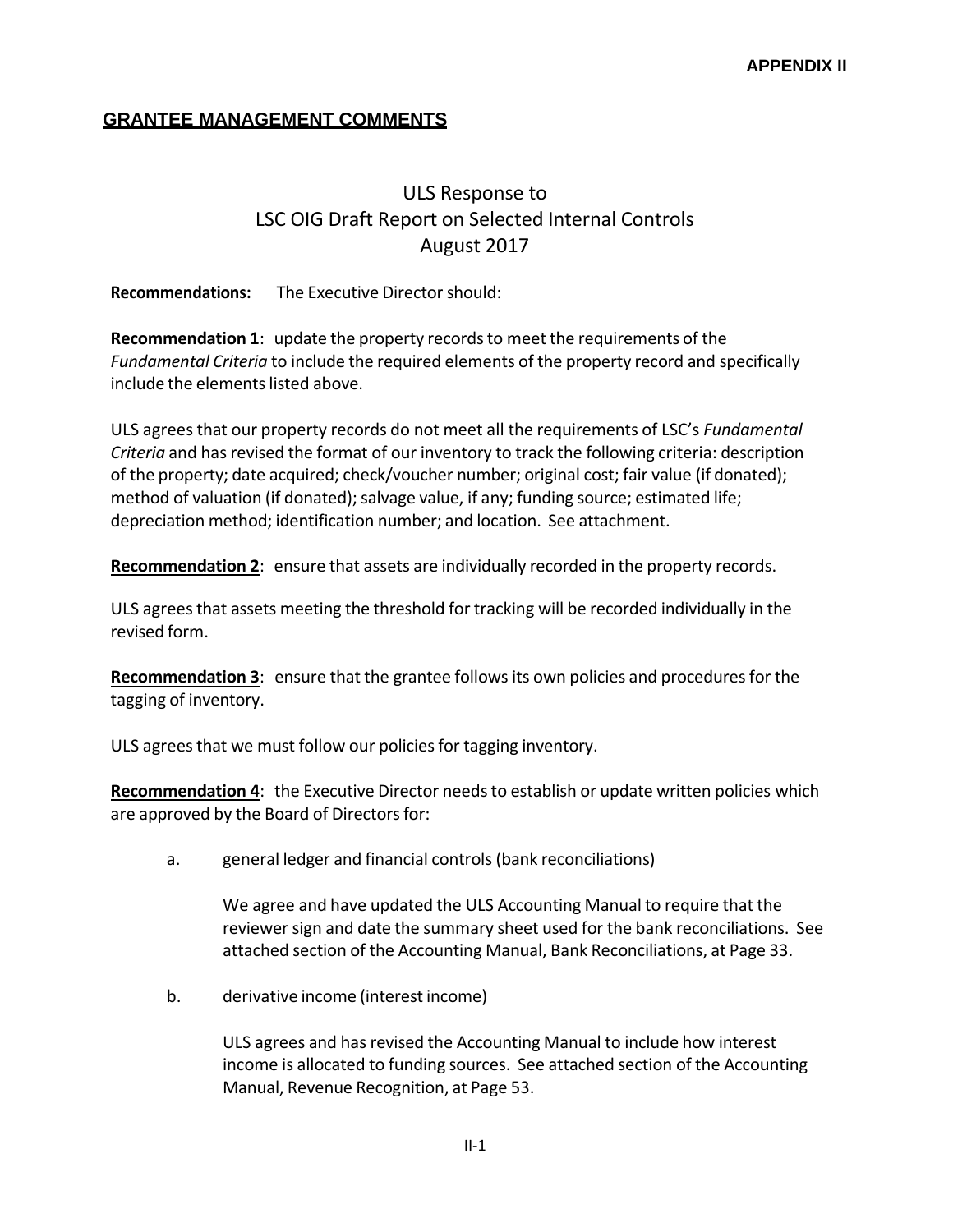c. Contracting

ULS agrees and will revise the Accounting Manual and Contracting Policies and Procedure document to reference and include additional types of contract and dollar amount that require competition and establishing a central file location for contracts. A draft policy is attached but further revisions are anticipated when the PAMM/45 CFR §1630 updates become final. At that time the revised policy changes will be reviewed by the Board.

d. internal reporting and budgeting Internal Reporting and Budgeting: ULS agrees and has added the attached policy to our Accounting Manual at Page 10.

The written policies attached are in accordance with LSC's Accounting Guide and *Fundamental Criteria* and were reviewed by the Board prior to the submission of this response.

**Recommendation 5**: ensure that all documentation for each contract and contract action be filed in a central location.

ULS agrees and as described in response 4c has established a central location for contracts and the related documentation. J:\ssu\contracts, J:\ssu\contract\RFP Process and J:\ssu\contracts\ApprovedContracts

**Recommendation 6**: determine if the grantee is receiving a competitive price for consultant services, and if not, consider rebidding the contract to the public to ensure the grantee is receiving the best price and service available.

ULS agrees it must pay competitive price for consultant services. To ensure that we are receiving a competitive price for our IT consultant services, we contacted the Disability Law Center and Legal Aid Society, nonprofit agencies similar to our own based in the Salt Lake City area. They pay annual fixed IT rates of \$9,600 and \$17,000, respectively and both agencies have fewer users, locations and complexitiesthan ULS. Our annual spending, \$5,700 in the past year with no fixed commitment for future expenditures is highly competitive. We have considered additional contract assistance in the technology area based on the need for expertise in other areas. If we decide to pursue that assistance we will use and document an RFP process.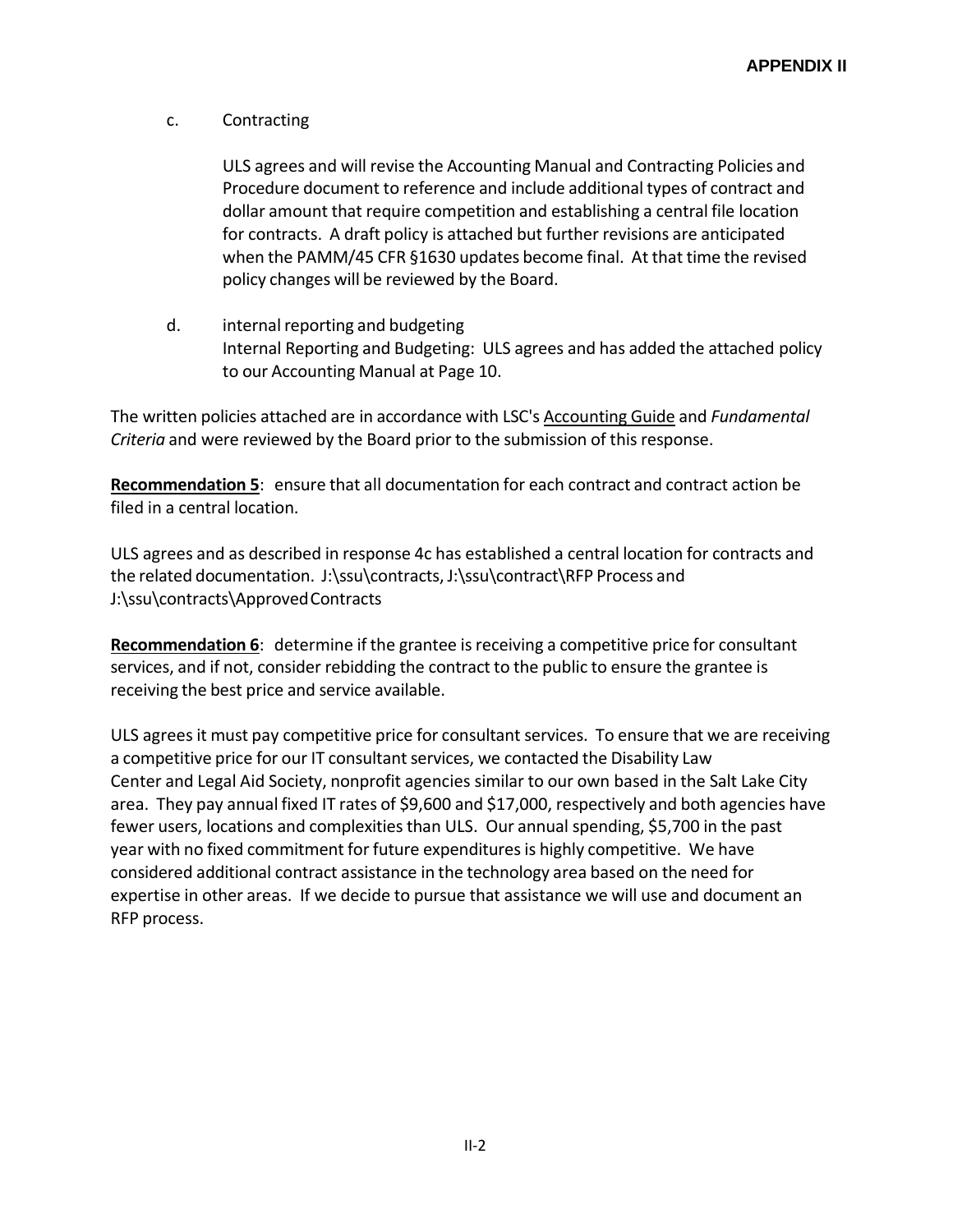Attachment 1. Physical Inventory

See Excel Spreadsheet.

Attachment II. Bank Reconciliations

Executive Staff will review the completed reconciliation per the check list, and sign and date the check list to show timely review of the reconciliation for every account listed on the check list.

Attachment III. Revenue Recognition

Interest income shall be allocated to LSC in proportion to its percentage of overall funding of the organization.

Attachment IV. Contracting. Draft Policy:

#### Contracting Policies and Procedures

Utah Legal Services enters into various contracts for goods and services. This policy sets forth ULS contracting policies and procedures, including competition requirements and exceptions, for certain contracts that involve specialized program services, litigation related services, private attorney contracting, technology development, and tenant improvement contracts. This policy is not intended to apply to regular on-going vendor agreements for office supplies, communications, copier maintenance, etc. It is also not intended to apply to corporate leases or corporate line of credit arrangements.

Many of ULS's contracting arrangements are subject to specific regulatory or other funding requirements and other ULS policies, for example: Private Attorney Involvement (PAI) contracts are subject to ULS's contract attorney procedures and ULS's Board approved annual PAI Plan; ULS follows the LSC Property Acquisition Manual (PAMM) for contracts related to property funded with LSC funds; and LSC pre-approval isrequired forsub-grants and for PAI contracts exceeding \$25,000 of anticipated LSC funded expenditures. See LSC regulations 45 CFR Part 1614 and 1627. Special purpose grant funded projects may also be subject to grant specific contracting terms or specified contractors.

Contracts and contract history including RFP process documentation will be stored electronically at j:\ssu\contracts.

#### Contracting and Documentation Procedures for Contracts in Excess of \$25,000.

In addition to any other legal or funding requirements, the following procedures apply to covered contractsin excess of \$25,000: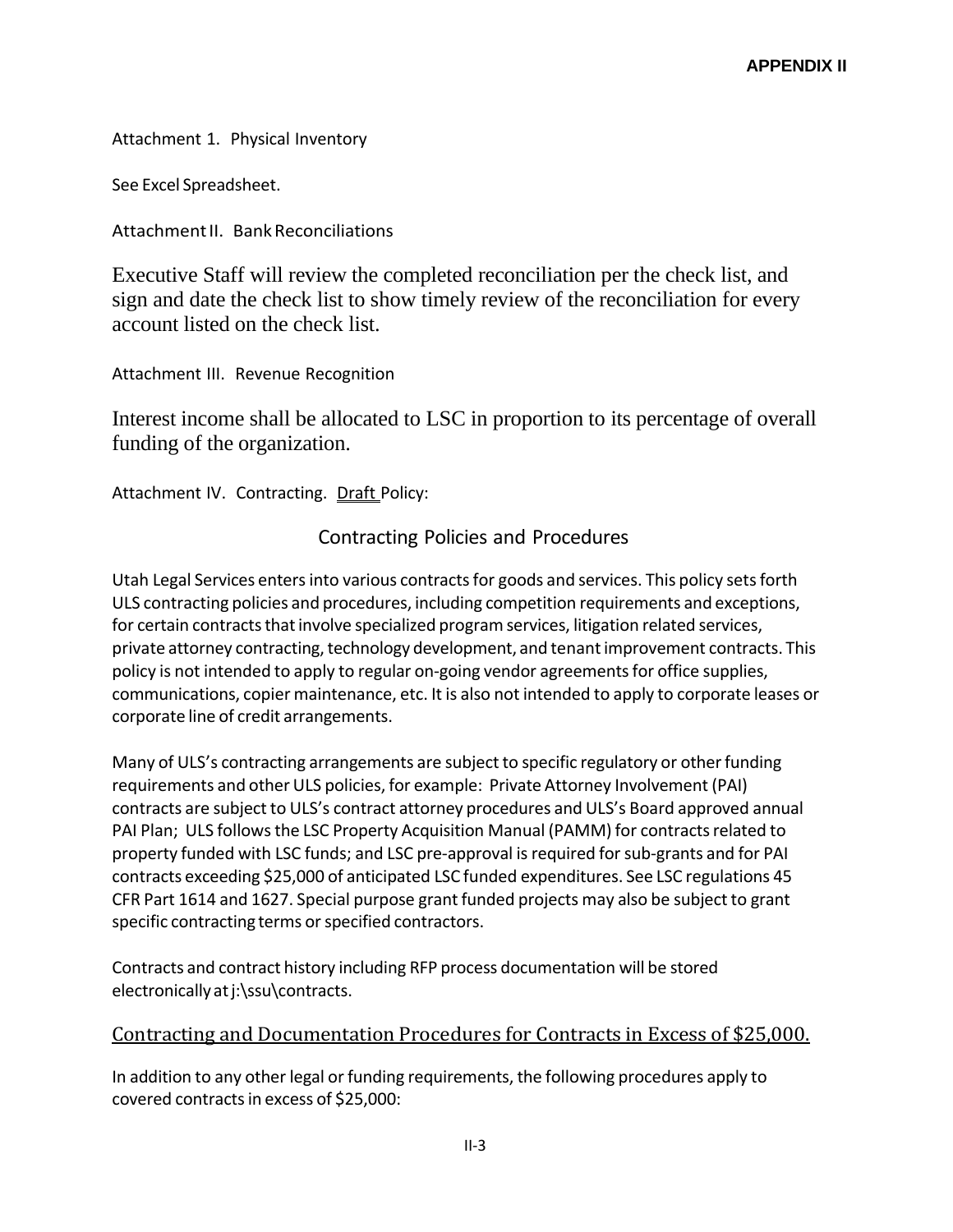c. ULS will issue a Request for Proposals(RFP) to possible contract providers and will select from no lessthan three documented bids. In instances where an RFP and/or three bids may not be reasonable or practical an exception may be requested. Exceptions require approval by the Executive or Deputy Director.

An exception may be approved for reasons including but not limited to:

- The contract involves professional services of a specialized nature or involve reduced fee (PAI) client representation or subcontracts to support volunteer attorney referral services;
- The number of qualified and available providers of goods or services is limited.
- Lease agreements or landlords have in-house preferred contractors for Tenant Improvement work.
- There is an unusual, compelling and time sensitive urgency related to the contract or the underlying project.
- A special purpose grant funded project has its own specific contracting terms or a specified contractor or contractors are included as part of the special purpose grant.
- The contract is for continuation of the provision of goods and services previously provided by the contractor and it isimpracticable, unfeasible or inefficient to seek bids from other sources.
- d. As to matters other than direct client services and litigation related contracts the Chief Information Officer will normally initiate RFP's, develop selection criteria and process, document bids, document basis for final selection and present the contract and supporting documentation for execution and forward to the Directors for review. In addition, the Board's Finance Committee will meet these requirements for the Independent Public Account (IPA) selection process.
- e. The Controller will review documentation for completeness and assure that pricing appears reasonable and present for execution.
- f. The Executive or Deputy Director must review, approve and sign the final agreement or contract.
- g. The Controller will maintain and retain all relevant documentsin the accounting department and in accordance with ULS document retention policies.

Contracts exceeding \$100,000 annually are to be detailed separately in the annual budgets submitted for Board consideration as part of the annual budget review and approval process.

#### Contracting and Documentation Procedures for Contracts over \$5,000 and less than \$25,000.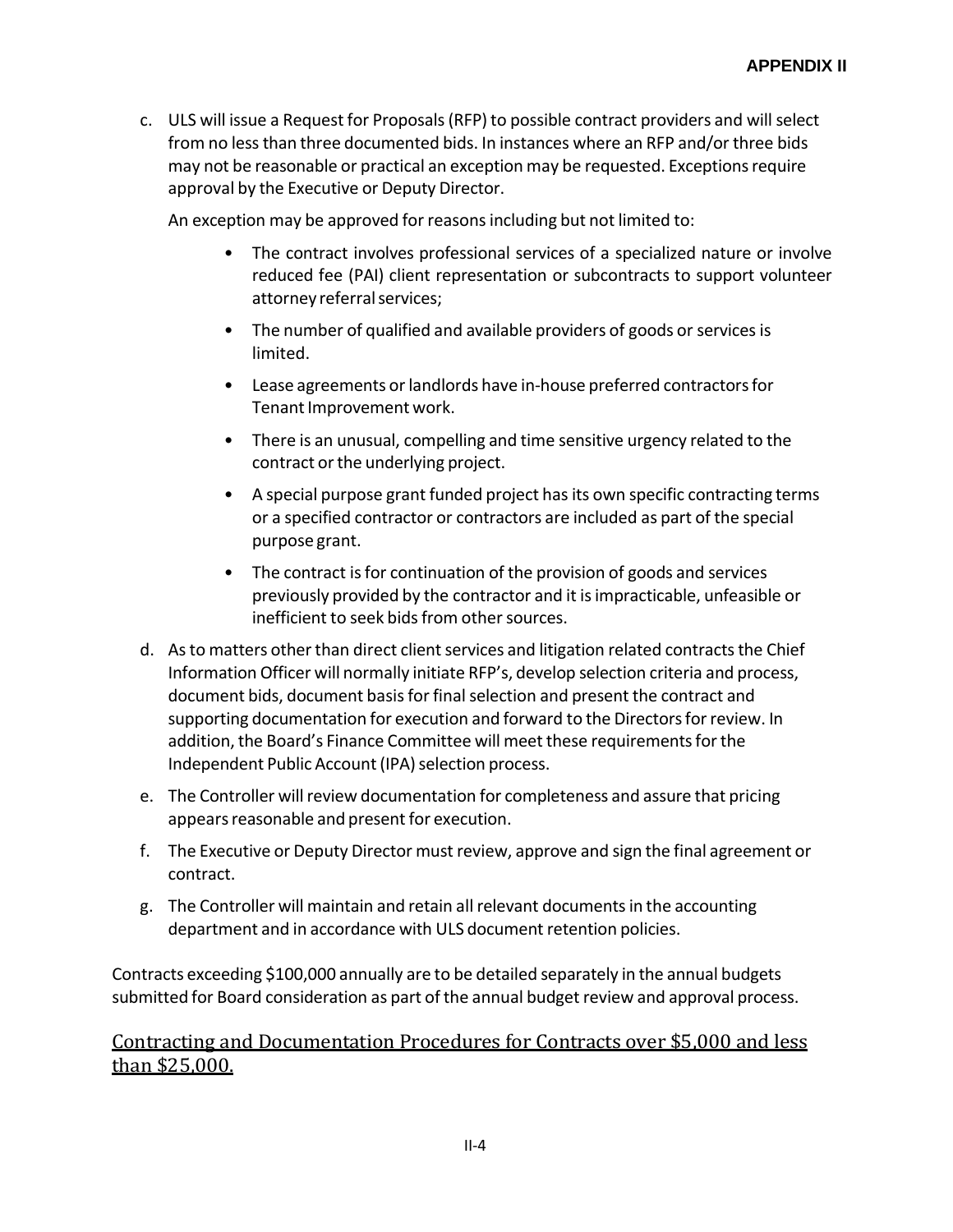In addition to any other legal or funding requirements, the following procedures apply to applicable contracts between \$5,000 and \$25,000:

- e. Authorized ULS staff willsecure a cost estimate or bid for the applicable services, construction work or development work to be to be performed.
- f. As to matters other than direct client services and litigation related contracts the Chief Information Office will normally be responsible to document the estimate, document the final contractor selection and assure that agreements or contracts are reasonable and forwarded to the Controller.
- g. The Controller will review documentation for completeness and assure that pricing appears reasonable and forward to the Executive or Deputy Director for review and approval.
- h. The Controller will maintain and retain all relevant documentsin the accounting department and in accordance with ULS document retention policies.

#### Contracting and Documentation Procedures for Litigation Related and Other Contracts of \$5,000 or less.

In addition to any other legal or funding requirements, litigation contracts and other contracts of \$5,000 or less will comply with ULS's procedures, forms and approval processesregarding Distribution Authorizations submitted through Legal Server and approved for payment by the Executive or Deputy Director orthe Chief Information Officer and ULS's Accounts Payable, Approval, and Check Signer process as applicable.

#### Temporary Services Through the Use of Independent Contractors:

In certain instances, it is appropriate for ULS to enter into contracts with individualsto provide direct client or program services for a short period of time. Temporary assistance of this nature may arise when a staff member is on an extended leave of absence, i.e., parent or medical, or to perform specialized functions on a limited time basis. When a temporary need arisesthe responsible Attorney should contact the Deputy Director to determine whether client service needs warrant a temporary services contract and whether an independent contractor or temporary employee isthe most appropriate solution.

Classification as an Independent Contractor(IC) or as a Temporary Employee (Temporary on ULS payroll) is a determination that isto be made by a review of the facts of the relationship and consideration of the extent of ULS's right to direct and control the individual. The contract file should contain reasonable documentation of the factors used in coming up with this determination.

#### Sole Source Contracts or Purchases

There are occasions when products/services may be purchased from one specific source or manufacturer outside the usual RFP process described above. If a purchase or contract isto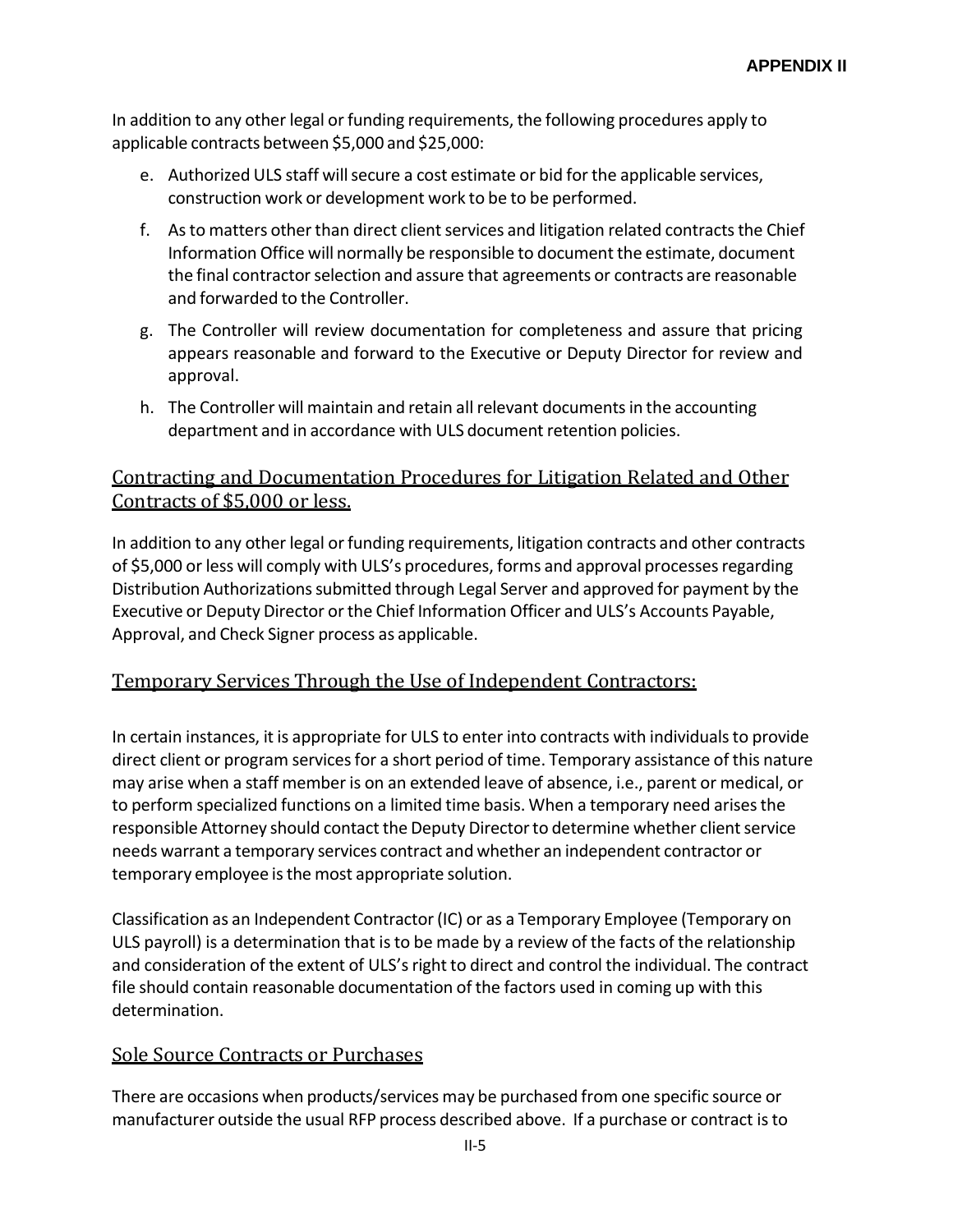proceed on a sole source basis the justification must be documented in writing, approved by the Executive or Deputy Director and stored in the contract file.

Commonly accepted sole source justifications include, but aren't limited to, instances where only one appropriate supplier can be identified to supply a product or service or where there are concerns with compatibility with existing equipment orsoftware. For example when products or services are being purchased to directly interface with or attach to equipment of the same manufacturer or software, and no other manufacturer's products will seamlessly interface with existing equipment.

#### IRS - Independent Contractor General Rule

People such aslawyers, contractors and subcontractors who follow an independent trade, business, or profession in which they offer their services to the public, are generally not employees. However, whether such people are employees or independent contractors depends on the facts in each case.

The general rule isthat an individual is an independent contractor if you, the person for whom the services are performed, have the right to control or direct only the result of the work and not the means and methods of accomplishing the result.

When ULS has made a determination that a consultant or other professional service provider is appropriately classified an independent contractor rather than as an employee, ULS' Contracting Policies and Procedures shall be followed and an agreement prepared as necessary. The contract or agreement is to reflect a comprehensive description of the duties, the rate of compensation or contract amount, the starting and ending dates, and the maximum payment allowed under the contract.

As services are rendered, an invoice and or other supporting documentation for the services must be to be submitted to the Accounting Department for payment. Payment will be issued when proper documentation and approvals are received by the Accounting Department indicating that the services have, in fact, been performed.

#### Debarment and Suspension Procedure:

Federal Requirements stipulate that entities receiving Federal sub-awards or contracts equal to or exceeding \$25,000 not be suspended or debarred by the Federal Government. To help ensure that ULS does not inadvertently sub-contract with a suspended or debarred party, ULS will verify that ULS vendors funded with Federal funds of \$25,000 or more will be crosschecked to the online Excluded Parties Listing System (https:/[/www.sam.gov/\).](http://www.sam.gov/)) This crosscheck will be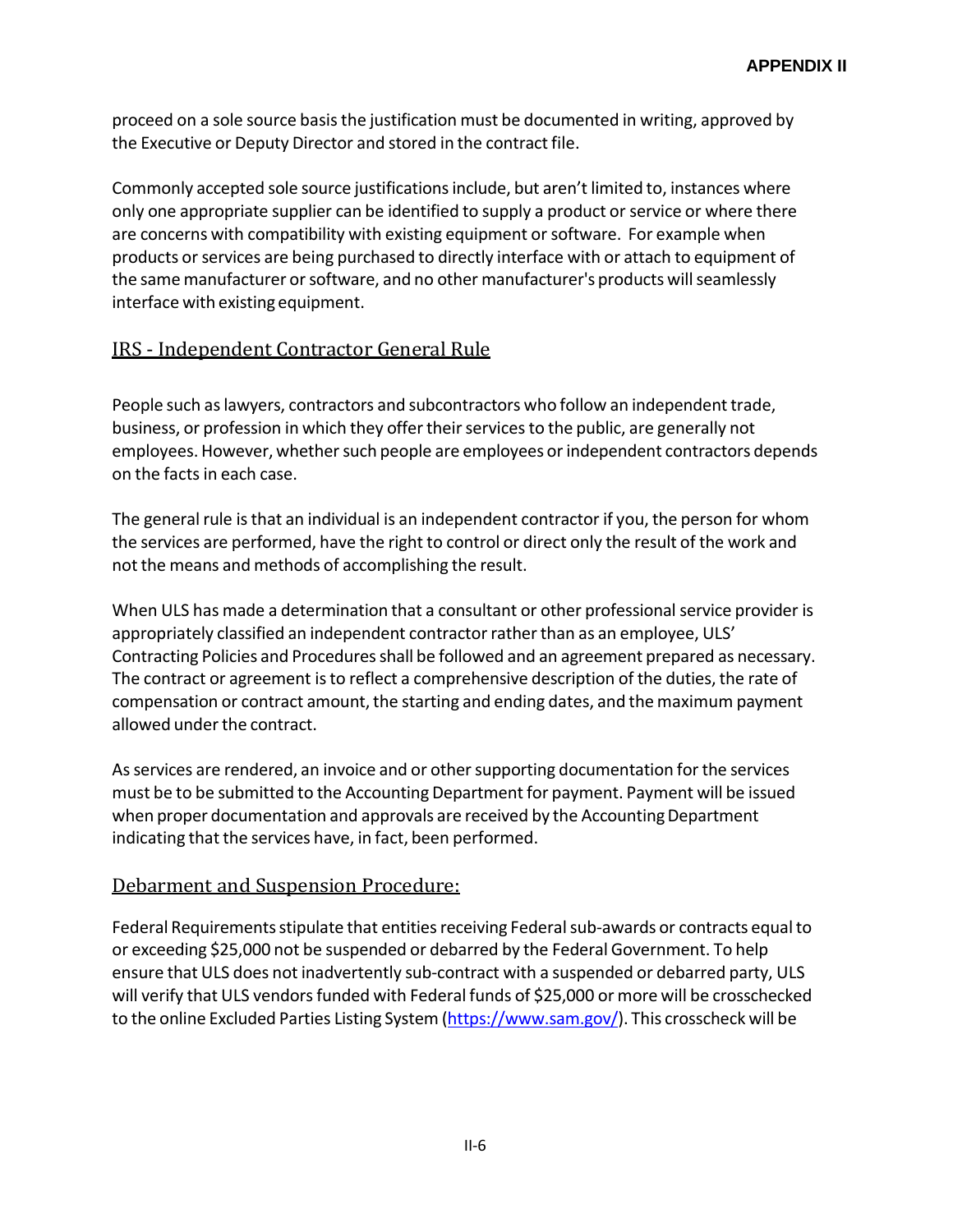documented in the vendor information record within the Microsoft GP Accounts Payable and in the annual audit file.

Attachment V. Internal Reporting and Budgeting

#### INTERNALREPORTINGANDBUDGETING

Budgeting Process:

The budgeting process includes long range forecasting as well as monthly review and planning for the current operational needs of the organization.

Financial Information – The budget shall display estimated beginning Fund Balances; estimated revenue and expenses; and the estimated year end Fund Balances.

Objective Estimates – ULS will take an objective and analytical approach to forecasting revenues and expenses accurately. Revenue forecasts will consider historical revenue, current grant receipts, and pending grants requests. Expenses for salaries and fringe will be based on current staff and balanced against the years anticipated revenue to anticipate annual increases to salaries and benefit increases. Additional increases in staff will also be considered (usually in concert with a new funding source), and will be accounted for in the same way as existing staff. All other expenses will be based on historical expenses with slight inflationary cost increases taken into consideration. The capital acquisitions budget is one line item in the budget with a separate tracking sheet for all expenses forecasted for the budget year, as outlined by the Executive Staff.

Board Presentation – ULS will submit a draft of the budget to the finance committee in April for the following fiscal year beginning July. After any modifications are made at the suggestion of the Finance Committee, the budget will be presented to the whole board for adoption or modification at its May meeting.

Tracking – The Controller will do a monthly comparison for review by the Executive Staff and the Finance Committee of actual revenue and expenses compared to budget. If there is a difference of more than 5% and \$5,000, those differences will be noted, analyzed and explained. The